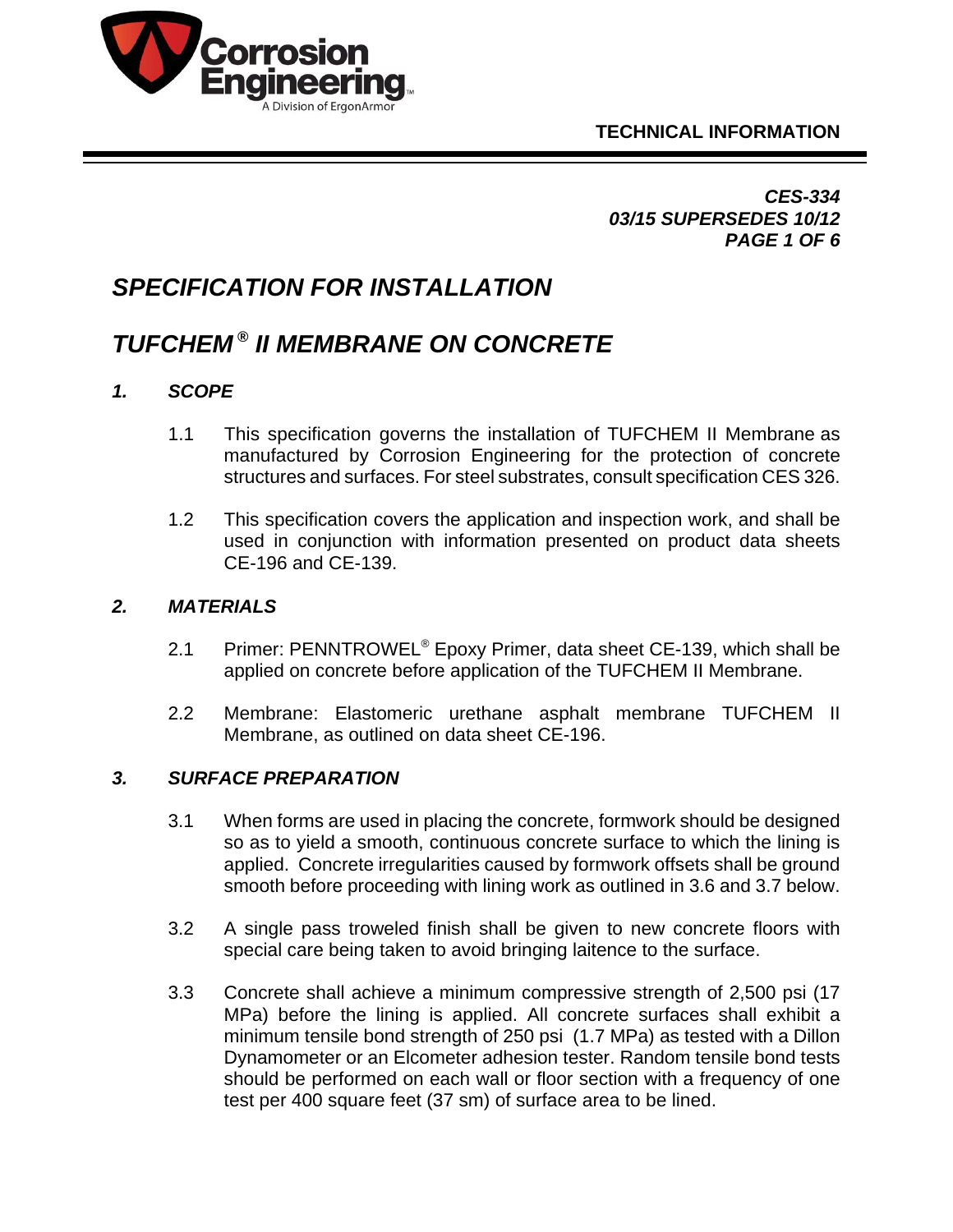- 3.4 New concrete shall be cured in accordance with good practice as outlined in ACI-308 "Recommended Practice for Curing Concrete". Do not use liquid curing compounds as they may impede the bond of the lining system.
- 3.5 The concrete surface shall be prepared in accordance with ASTM D-4259 "Standard Practice for Abrading Concrete" to achieve a surface texture similar in appearance and feel to a 100 to 150 grit of sandpaper. The intent is to remove sufficient material in order to achieve a sound concrete surface free of laitence, glaze, efflorescence, and form release agents.
- 3.6 All form marks and protrusions such as prominent aggregate exposure, tie wires, reinforcing wires, etc., must be cut off below the surface and shall be filled by packing with a suitable fast curing sand/cement repair mix. All cavities, stone pockets, honeycombing, and bug holes shall also be filled.
- 3.7 ASTM D4263 "Standard Test Methods for Indicating Moisture in Concrete by the Plastic Sheet Method" shall be followed to indicate the presence of moisture in the concrete. This test shall be performed before priming at a frequency of of one test for every 400 square feet (40 sm) of area to be lined,
- 3.8 The moisture dew point shall be 5" F (2" C) above the moisture dew point temperature. Work shall not proceed with respect to Membrane application when the moisture dew point temperature is less than as specified above.
- 3.9 Note material and mixing temperature requirements in sections 4.3, 5.1, 5.2 and 5.3 below before proceeding.

# *4. PRIMING CONCRETE*

- 4.1 After concrete surface has been prepared and accepted in accordance with Section 3.0 "Surface Preparation" and Section 7.0 "Inspection and Test", the concrete shall be primed with PENNTROWEL Epoxy Primer. Mix Primer in accordance with its written instructions.
- 4.2 Concrete should appear visually dry on the surface before proceeding. However the concrete may still have a high moisture content. Test concrete for presence of moisture in accordance with ASTM D 4263. If ASTM Test D4263 indicates the presence of moisture, the Primer shall be installed by using a stiff brush with a hard scrubbing action. This will emulsify the moisture and entrap it within the moisture tolerant Primer allowing lining work to proceed after Primer has dried to touch.
- 4.3 Primer shall be dry to touch before application of subsequent lining work. Primer will dry hard in approximately 16 hours at 60" F (15" C), 8 hours at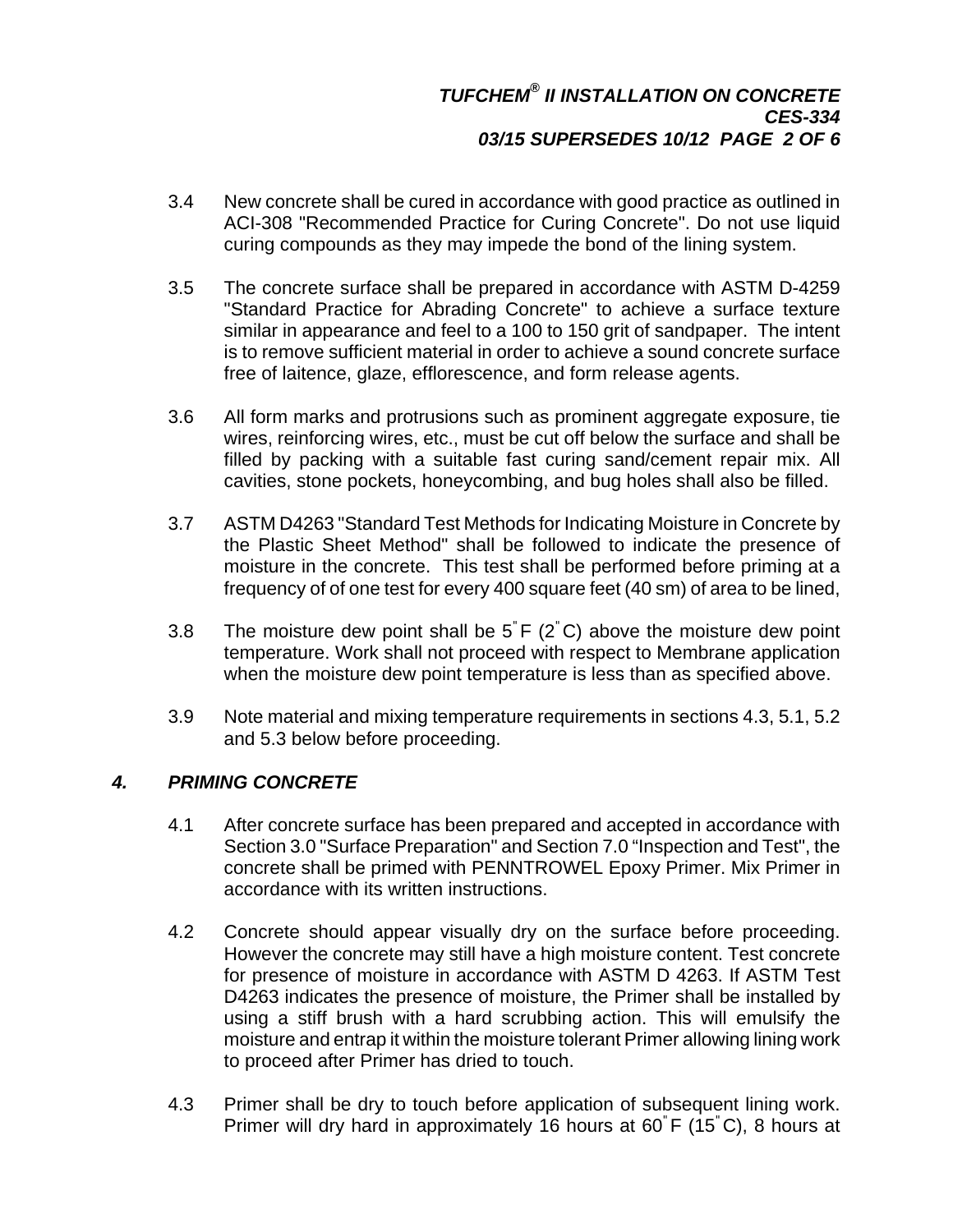#### *TUFCHEM® II INSTALLATION ON CONCRETE CES-334 03/15 SUPERSEDES 10/12 PAGE 3 OF 6*

70" F (21" C), and 6-1/2 hours at 90" F (32" C). It is generally efficient practice and preferable to stage work flow to allow Primer to dry overnight.

#### *5. MEMBRANE MIXING*

- 5.1 All materials should be stored at a minimum of 50" F (10" C) and not higher than 90" F (32" C). Temperatures outside of this range will affect the work life set time and handling properties of the material. It is preferred for best mixing and application results that materials be stored as close to 70" F (21°C) as possible.
- 5.2 The mixing area, whether outdoors or indoors, should be as close to 70" F (21°C) as possible, shaded from the sun and the wind. Minimum and maximum ambient air temperatures for lining application shall be as outlined in section 5.1 above. At the time of mixing and application the temperature of the components are preferred to be approximately 70°F (21°C) for ideal handling properties.
- 5.3 Remove the lid from the unit pail. The component B is contained inside the component A pail in a false lid inside the pail. Inspect for damage incurred during transit, insure that there are no leaks in the component B container and that there is no water present on or in component A.
- 5.4 TUFCHEM II Membrane requires a specific mixing blade. For mixing, Corrosion Engineering recommends the use of a Jiffler mix blade - Model DC312 with 2 x 6.5" (165 mm) propeller blades to mix the Adhesive/Membrane. Blades shall be set with dimensions of 5" (125 mm) from the base of the bottom of the blade (sitting on a flat surface) to the top of the ferrule on the top blade. Jiffler mix blades with preset and welded propeller blades are available from Corrosion Engineering +1-610-833-4000. Use of other mixing equipment may adversely affect mix results and product performance. Use of any other equipment shall only be authorized following consultation and written approval of Corrosion Engineering.



5.5 Use a heavy duty variable speed drill, having a 3/4" (16-18 mm) chuck with sufficient torque to deliver a minimum speed of 230 rpm under load. Mix TUFCHEM II base component A for 1 minute to loosen material that may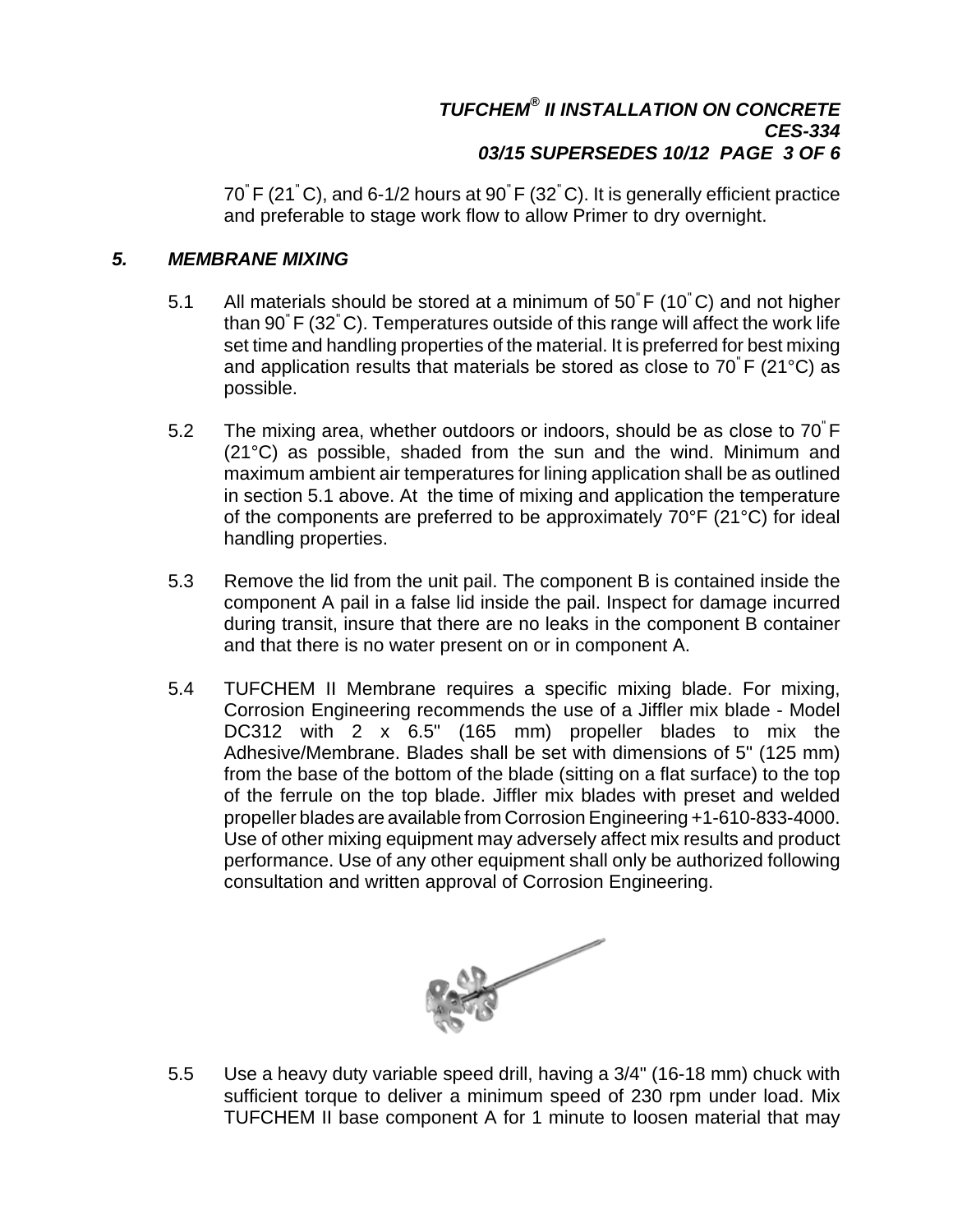#### *TUFCHEM® II INSTALLATION ON CONCRETE CES-334 03/15 SUPERSEDES 10/12 PAGE 4 OF 6*

have settled in transit.

- 5.6 Open component B hardener, and continue to mix component A at the recommended speed. Begin pouring the component B into the component A. Be careful component B does not splash out of the pail as it is added. Total elapsed time for the addition of the component B should be 15 to 20 seconds while mixing. Tap the component B container to insure all contents are drained into the component A and the container is fully emptied.
- 5.7 When the material temperature is 70°F (21°C) or higher, mix for at least three (3) minutes using a good mixing technique to yield a uniform mix. When the temperature of the components is 50°F (10°C), mix for at least five (5) minutes using a good mixing technique to yield a uniform mix. A good mixing technique involves moving the mixing paddle around in the pail in a circular motion, while moving the paddle up and down throughout the mix. In this way uncatalyzed Part A material along the side of the pail and on the bottom is fully mixed in with the hardener/catalyst.
- 5.9 Never allow moisture or other contaminants to come in contact with either membrane component or the wet mix.

# *6. APPLICATION OF TUFCHEM II MEMBRANE*

- 6.1 Apply Tufchem II Membrane with a flat trowel to a uniform thickness as per the project specification. Typical application thickness is 0.125" (125 mils) (3.0 mm) but can vary depending on project objectives. For vertical surfaces it is often not possible to apply Membrane to a thickness greater than 0.060" (1.5 mm) per pass before slumping may occur. Projects calling for a nominal 0.125" (3.0 mm) or greater lining thickness will have to be applied in two or more coats on vertical surfaces. This build thickness is not a problem on horizontal surfaces such as floors.
- 6.2 Tufchem II does not have good intercoat adhesion when it has dried to touch. If a two or more coat application is required to achieve the desired build thickness, approach the work area so that a subsequent coat can be applied over the base coat while the base coat is still tacky. Tacky can be determined by a simple test whereby a finger touching the membrane will feel a stickiness when pulled away, and will show black remnants of membrane after removing the finger. Depending on concrete and air temperature, TUFCHEM II Membrane will set in 2-4 hours.
- 6.3 If Membrane has set beyond the tacky state, and a subsequent coat is required, the dried surface must be lightly abraded to break the film and remove the gloss. Generally it is better to allow the Membrane to dry for a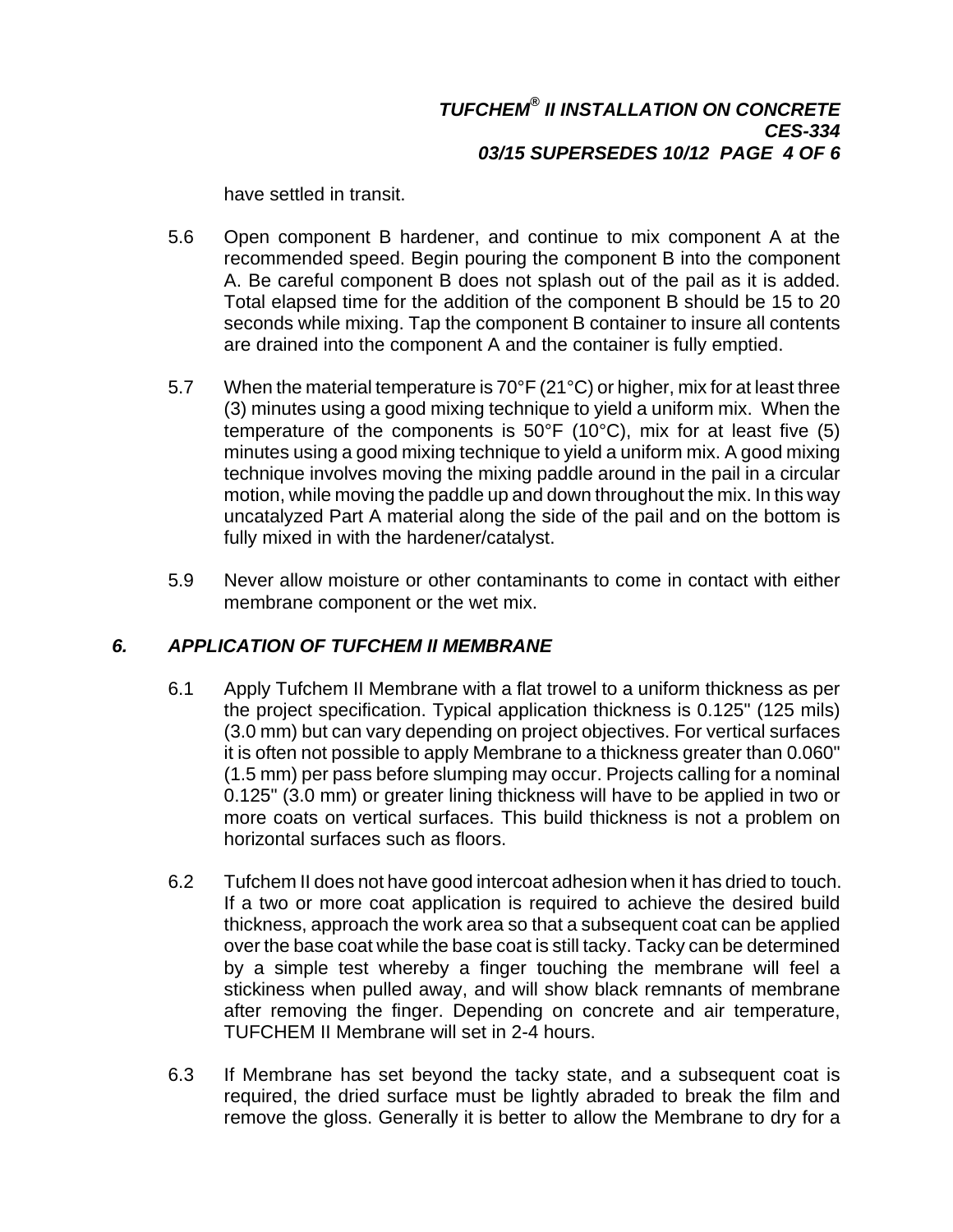# *TUFCHEM® II INSTALLATION ON CONCRETE CES-334 03/15 SUPERSEDES 10/12 PAGE 5 OF 6*

longer period if time, as it is difficult to sand freshly dried membrane. Stage work flow accordingly.

# *7. CURING*

- 7.1 Cure of Membrane is affected by air and concrete surface temperature, relative humidity, amount of sunlight and rain. In general the membrane lining may be put into service if dry to touch.
- 7.2 Membrane dry to touch cure schedule for foot traffic conditions is 48 hours at 60" F (16" C), 24 hours at 70" F (22" C), and 12 hours at 90" F (30" C) . Relative humidity is assumed to be 50%. For foot traffic, Membrane must be tack-free.
- 7.3 If job scheduling requires getting on the lining sooner (for example, to apply a subsequent polymer concrete or acid brick layer), it is permitted to dust the surface lightly with silica flour to prevent workers boots sticking to the tacky lining as they walk on it. Use common sense and good judgement to ascertain if the lining has not achieved sufficient cure to proceed without damaging the lining. This technique is not meant to proceed onto a still-wet lining.

# *8. CLEAN UP*

8.1 Clean tools with mineral spirits and rags. Dispose of rags in accordance with good practice that complies with local regulations.

# *9. INSPECTION TESTING AND RECORD KEEPING*

- 9.1 It is good practice to record certain variables when performing industrial lining work.
- 9.2 The ambient air and material temperature in the mixing and work area shall be measured and recorded every four hours. Mixing time (both A and B component as outlined in section 5.5, 5.6 and 5.7) and application and curing temperatures shall be noted. The moisture dew point shall be measured and recorded every four hours of the working period during application.
- 9.3 An initial 100 sq. ft. (10 sm) representative area shall be prepared and then deemed as an acceptable work standard by all parties. This area shall be the standard for the remaining work.

# *10. REMEDIAL WORK AND REPAIRS*